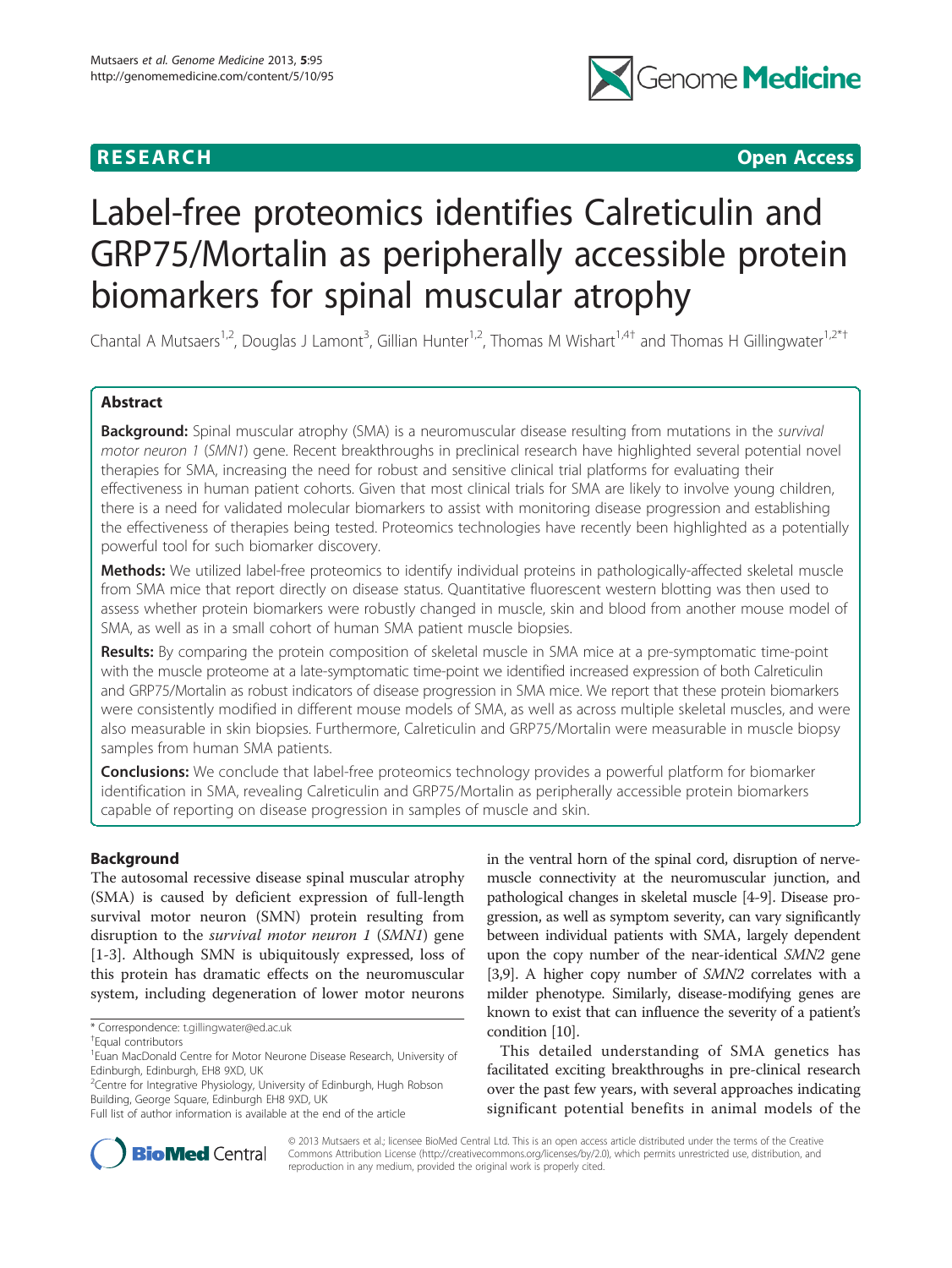<span id="page-1-0"></span>disease. For example, experiments using gene therapy approaches to restore SMN1 expression have yielded impressive amelioration in neuromuscular dysfunction and large increases in the lifespan of mice with SMA [[11](#page-9-0)-[14\]](#page-9-0). Other approaches aimed at increasing the amount of SMN protein produced by the SMN2 gene by promoter activation or reduction of alternative splicing of SMN2 exon 7 have also shown therapeutic benefit in animal models [\[15](#page-9-0)-[17](#page-9-0)]. As a result, there is a growing desire to undertake clinical trials in human patient cohorts in order to evaluate the potential benefits of these therapeutic approaches. However, performing clinical trials in cohorts of young patients (and in the case of severe forms of SMA, neonatal patients) brings with it a range of technical problems [[18](#page-9-0)].

In order to improve the reliability and effectiveness of SMA clinical trials, robust biomarkers are required. Firstly, biomarkers are needed to allow accurate monitoring of disease activity and to predict disease progression in human patients [\[19\]](#page-9-0). Secondly, biomarkers are required to provide more accurate measures of the responses of individual patients and groups of patients to a new treatment or therapeutic approach [\[20](#page-9-0)]. Several different approaches have previously been employed in an attempt to identify biomarkers for SMA in both mouse models and patient cohorts, incorporating a range of physical, functional and molecular readouts [\[19,21-23\]](#page-9-0). However, robust biomarkers for SMA have yet to be identified.

Proteomics technologies have recently been highlighted as a potentially powerful tool for biomarker discovery [[20](#page-9-0)]. In this study, we have utilized a state-of-the-art, label-free proteomics approach to identify individual proteins in the neuromuscular system of SMA mice that report directly on disease status. By comparing the protein composition of skeletal muscle in SMA mice at a pre-symptomatic time-point with the muscle proteome at a late-symptomatic time-point we identified increased expression of both Calreticulin and GRP75/Mortalin as robust indicators of disease progression. We report that these protein biomarkers were similarly modified across two different mouse models of SMA, across multiple skeletal muscles, and also in skin biopsies. Furthermore, initial investigation of Calreticulin and GRP75/Mortalin levels in muscle biopsy samples suggested that these proteins are detectable and measurable by western blot in tissue from human SMA patients.

## Methods

## Mice

Two SMA mouse models were used (both on a congenic FVB background). The 'severe' SMA mouse model [[24](#page-10-0)] (Smn−/−;SMN2tg/tg) was originally obtained from the Jackson Laboratory (Bar Harbor, Maine, USA) and had a mean survival of 5/6 days in our hands. The 'Taiwanese'

SMA mouse model (Smn−/−;SMN2tg/0) [[25\]](#page-10-0) was also obtained from Jackson Laboratories and was maintained following the breeding strategy devised by Riessland and colleagues [[26\]](#page-10-0), giving a mean survival of 10/11 days. Litters produced from both 'severe' SMA and 'Taiwanese' SMA mice were retrospectively genotyped using standard PCR protocols (JAX<sup>®</sup> Mice Resources; the Jackson Laboratory (Bar Harbor, Maine, USA)), as previously described [[5](#page-9-0)[,26](#page-10-0)]. All animal procedures and breeding were performed in accordance with Home Office guidelines in the UK.

## Human muscle samples

Quadriceps femoris biopsy samples were obtained, through EuroBioBank [\[27](#page-10-0)], from two different biobanks in Italy; Fondazione IRCCS Istituto Neurologico 'C Besta' in Milan and Fondazione Ospediale Maggiore Polclinico Mangiagalli en Regina Elena, IRCCS in Milan. All required ethical approvals to acquire and distribute human patient tissue samples were obtained by the host biobanks. Tissue was shipped to Edinburgh in an anonymous fashion, with no identifying details provided apart from the age, gender and genetic status of the patients. Biopsies were obtained from three type II/III SMA patients (aged between 3 and 25 years), with a homozygous deletion of the SMN1 gene confirming a genetic diagnosis of SMA. Three age-matched control samples were also obtained, genetically confirmed to have no mutations in the SMN1 gene.

## Mouse sample preparation

'Severe' SMA mice (Smn−/−;SMN2+/+) and wild-type  $(Smn+/+;SMN2+/+)$  littermates at postnatal day 1 (P1) and P5 were sacrificed by chilling on ice and decapitation. Levator auris longus (LAL; from the back of the neck) muscles were dissected in oxygenated mammalian physiological saline, as previously described [[28](#page-10-0)]. LAL muscles were separated into rostral and caudal bands and quickly frozen on dry ice. The rostral band of LAL from each mouse was stored at −80°C until sufficient tissue was collected for proteomics analysis.

'Taiwanese' SMA mice and littermate controls were sacrificed at P1, P5, P7 and P9 before the *gastrocnemius* muscle was dissected from each hind limb. At the same time, a sample of skin from the belly was taken and a few drops of blood were collected. All tissue was quickly frozen on dry ice and stored in −80°C freezers for further analysis.

## Label-free proteomics

Protein was extracted in MEBC buffer (50 mM TRIS, 100 mM NaCl, 5 mM NaEDTA, 5 mM NaEGTA, 40 mM β-glycerophosphate, 100 mM NaF, 100 mM sodium orthovanadate, 0.25% NP-40, 1 Roche 'complete' protease inhibitor tablet, pH 7.4). Protein concentration was determined by bicinchoninic acid assay (BCA; Thermo Scientific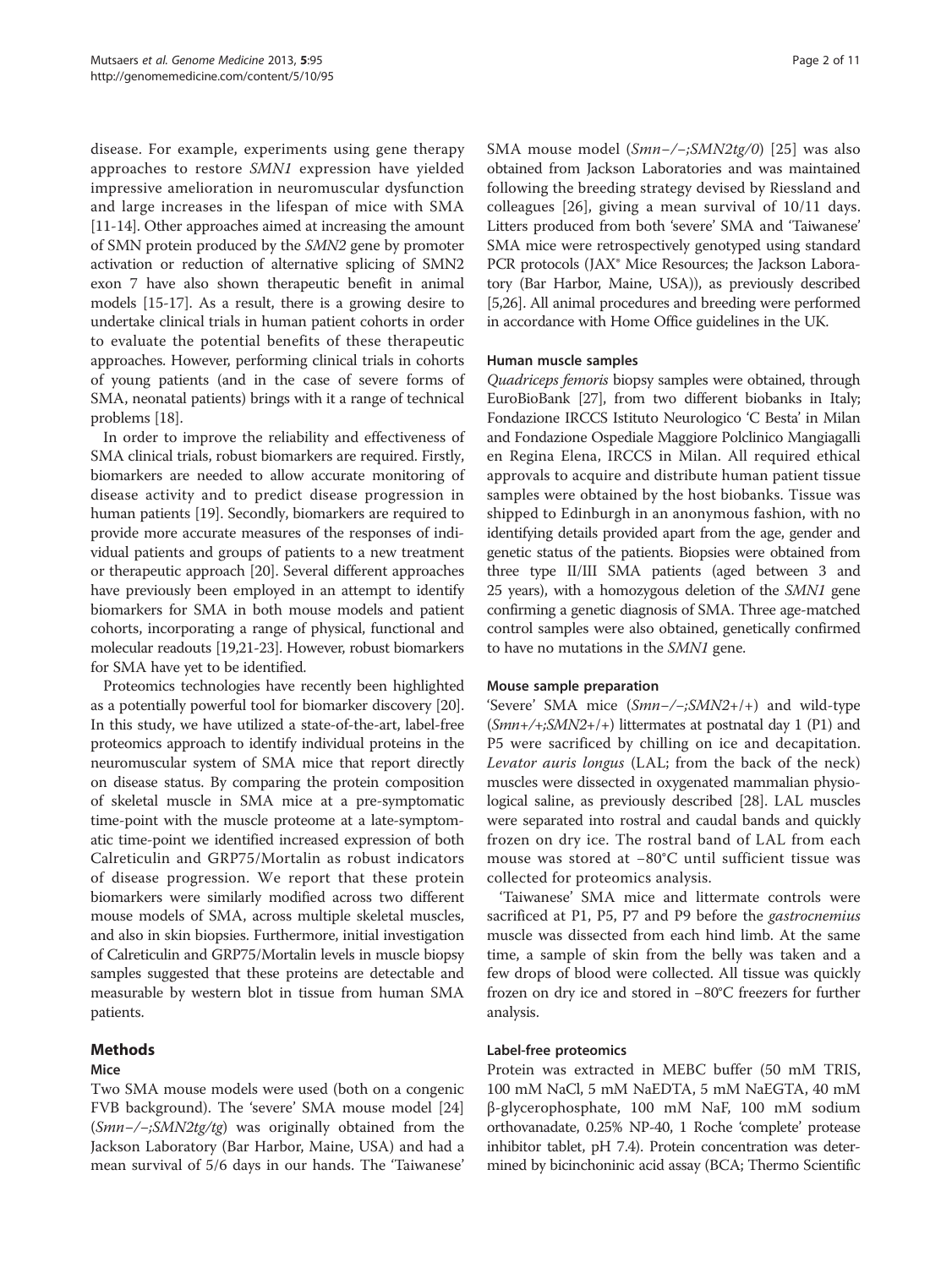Pierce, Rockford, IL, USA) according to the manufacturer's instructions on solubilised muscle (P1 wild-type and SMA rostral and P5 wild-type and SMA rostral). Then 10 μg aliquots of each muscle type were reduced with 10 mM dithiothreitol and alkylated with 50 mM iodoacetamide prior to digestion with trypsin (sequencing grade; Roche, Indianapolis, IN, USA) overnight at 30°C. Technical replicates (3 × 2.5 μg) of each digested muscle type were injected onto a nano-scale liquid chromatographic tandem mass spectrometry (nLC-MS/MS) system (Ultimate 3000 (Dionex (Thermo Fisher), Hemel Hempstead, UK) coupled to a LTQ Orbitrap XL (Thermo Scientific, Hemel Hempstead, UK). The peptides from each digest were separated over a 65 minute linear gradient from 5 to 35% acetonitrile in 0.1% formic acid. The LTQ Orbitrap XL was configured with a TOP 5 methodology comprising a 60 K resolution FT-MS full scan followed by IT-MS/MS scans for the 5 most intense peptide ions. The raw data were then imported into Progenesis LCMS for label free differential analysis and subsequent identification and quantification of relative ion abundance ratios, both up-regulated and down-regulated. Following alignment of MS data, principal component analysis and preliminary filtering (power >80%,  $P > 0.05$ ), data were exported from Progenesis as a single mgf file per time-point. These files were then used to identify individual peptide sequences using the Swiss-Prot database via Mascot Daemon (v2.4.0) due to the large file size. As an indication of identification certainty, the false discovery rate for peptide matches above identity threshold was 9.39% for P1 and 3.34% for P5. Protein abundance data per experimental run/sample as an output from the Progenesis software can be found in Additional file [1](#page-9-0) and abundance of individual peptides can be found in Additional file [2](#page-9-0). Statistical P-values presented in Tables [1](#page-3-0) and [2](#page-3-0) and Additional file [1](#page-9-0) were automatically generated using Progenesis software through a one-way Anova on the ArcSinh transform of the normalised data.

These data from Mascot were then re-imported into Progenesis for subsequent conflict resolution and protein expression comparison. Stringent selection criteria were used before a protein was included in our analyses; identification of at least two peptides was needed and a P-value <0.05 [\[29](#page-10-0),[30\]](#page-10-0). To be identified as a protein with changed expression levels in SMA tissue, the protein had to be up- or down-regulated by >20% compared to wild-type controls. The mass spectrometry proteomics data have been deposited in the ProteomeXchange Consortium [\[31](#page-10-0)] via the PRIDE partner repository with the dataset identifier PXD000488 and DOI10.6019/PXD000488.

## Quantitative fluorescent western blotting

Protein was extracted from 'Taiwanese' SMA mouse muscle, skin and blood samples and from human muscle biopsies. Protein levels were quantified by BCA. Quantitative

western blots were performed as described previously [[30,32](#page-10-0)]. Briefly, the membranes were put in 2% Ponceau S for 10 minutes and then washed briefly in  $ddH<sub>2</sub>O$ until the bands were clearly visible and the background stain low. Then the membranes were blocked in buffer for 30 minutes before incubating in primary antibodies against Calreticulin (1:1,000; Lifespan Biosciences, Seattle, WA, USA), GRP75 (1:2,500; Lifespan Biosciences) or TCP1 beta (1:1,000; Abcam, Cambridge, UK). Odyssey secondary antibodies were added according to the manufacturer's instructions (Goat anti rabbit IRDye 680 or 800, Goat anti mouse IRDye 680 or 800 and Donkey anti Goat IRDye 800 dependent on required combinations; LI-COR Biosciences, Cambridge, UK). Blots were imaged using an Odyssey Infrared Imaging System (LI-COR Biosciences, Cambridge, UK) at 169 μm resolution. Where possible, each sample was independently run and measured twice to minimise user variability.

## Statistical analysis

All data were collected into Microsoft Excel spreadsheets and then analysed using GraphPad Prism software. For all statistical analyses  $P < 0.05$  was considered to be significant. Individual statistical tests used are detailed in the results section or figure legends.

## Results

## Label-free proteomics analysis reveals a list of 23 putative biomarkers of disease status in skeletal muscle from 'severe' SMA mice

In order to identify potential new protein biomarkers capable of reporting directly on the progress of disease in SMA, we utilized unbiased, label-free proteomics technologies to compare the proteome of a pathologically affected tissue in SMA (skeletal muscle) [\[7](#page-9-0)] at early- and late-symptomatic stages of the disease. Given the difficulty in obtaining human muscle samples for such an experiment, we performed these initial proteomic screens in the LAL muscle of an established mouse model of SMA (the 'severe' SMA mouse; Smn−/−;SMN2+/+;) [\[24\]](#page-10-0). The mouse LAL muscle is composed of two distinct muscle bands that are differentially affected in SMA mice: a caudal band that undergoes severe neuromuscular denervation [[5,](#page-9-0)[33](#page-10-0)] and a rostral band that has minimal denervation but intrinsic muscular pathology [[7](#page-9-0)]. In order to obtain a pathologically homogeneous tissue sample for proteomics analysis, we chose to selectively examine the larger rostral band of the muscle.

The rostral band of LAL muscle was dissected from 'severe' SMA mice and littermate controls (Smn+/+;  $SMN2+/-$ ) at P1 (pre/early-symptomatic) and P5 (n = 9 mice per genotype, per time-point) and proteins were extracted for mass-spectrometry analysis. The raw data from P1 animals was previously analysed using the IPI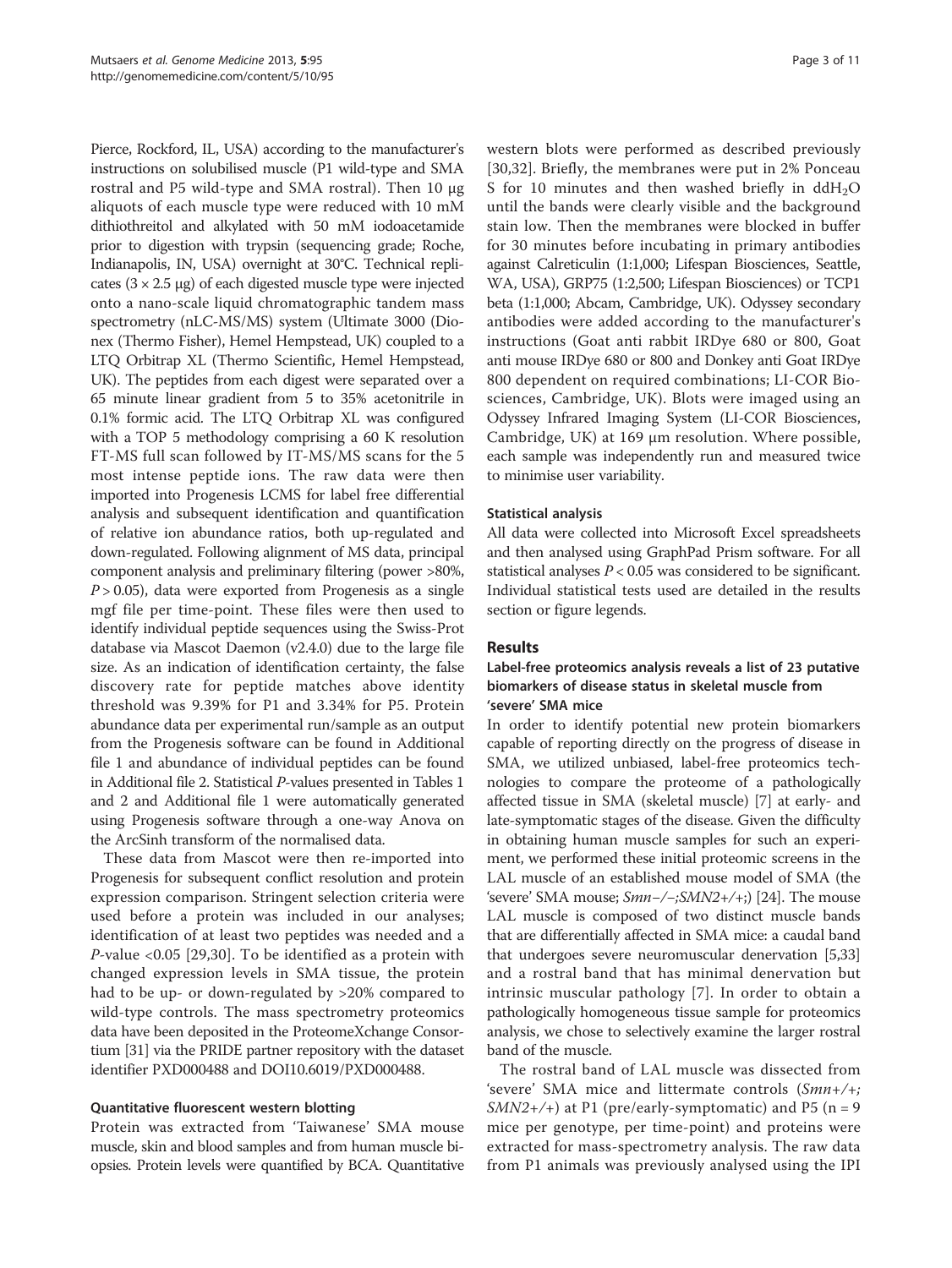| Gene name        | Protein name                          | <b>Accession</b><br>number | <b>Peptides</b><br>at P5 | Ratio<br><b>KO/control P1</b> | Ratio<br>KO/control at P5 | Score<br>at P5 | Anova<br>(P-value) at P5 |
|------------------|---------------------------------------|----------------------------|--------------------------|-------------------------------|---------------------------|----------------|--------------------------|
| G6pl             | Glucose-6-phosphate isomerase         | G6PI MOUSE                 | 6                        | 1.03                          | 1.98                      | 245.68         | 6.92E-06                 |
| Grp75            | Stress-70 protein                     | GRP75 MOUSE                | 3                        | 1.02                          | 1.82                      | 170.83         | 5.59E-04                 |
| Tbb5             | Tubulin beta-5 chain                  | TBB5_MOUSE                 | $\overline{2}$           | 1.02                          | 1.80                      | 639.05         | 3.69E-05                 |
| Plec1            | Plectin-1                             | PLEC1 MOUSE                | 21                       | 1.18                          | 1.63                      | 879.72         | 4.67E-06                 |
| Thil             | Acetyl-CoA acetyltransferase          | THIL_MOUSE                 | 7                        | 1.09                          | 1.59                      | 448.39         | 2.95E-04                 |
| Calr             | Calreticulin                          | CALR MOUSE                 | 3                        | 1.12                          | 1.51                      | 83.76          | 2.08E-03                 |
| Aatm             | Aspartate aminotransferase            | AATM MOUSE                 | $\overline{7}$           | 1.17                          | 1.50                      | 443.54         | 1.50E-04                 |
| Thim             | 3-Ketoacyl-CoA thiolase               | THIM MOUSE                 | 12                       | 1.02                          | 1.41                      | 473.14         | 1.16E-03                 |
| Anxa2            | Annexin A2                            | ANXA2 MOUSE                | 10                       | 1.04                          | 1.33                      | 729.11         | 1.28E-03                 |
| Pura1            | Adenylosuccinate synthetase isozyme 1 | PURA1 MOUSE                | 5                        | 1.09                          | 1.30                      | 247.24         | 1.19E-03                 |
| S10ab            | Protein S100-A11                      | S10AB MOUSE                | 2                        | 1.01                          | 1.25                      | 166.21         | 2.78E-02                 |
| Hbb <sub>2</sub> | Hemoglobin subunit beta-2             | HBB2_MOUSE                 | 6                        | 1.01                          | 1.23                      | 702.27         | 1.51E-03                 |
| Lmna             | Lamin-A/C                             | LMNA MOUSE                 | 7                        | 1.16                          | 1.21                      | 567.31         | 2.19E-04                 |
|                  |                                       |                            |                          |                               |                           |                |                          |

Vime Vimentin 1988 VIME\_MOUSE 12 1.17 1.21 1.21 776.2 3.50E-04

<span id="page-3-0"></span>Table 1 Proteins unchanged at P1 but increased >50% or 20 to 50% at P5 in the rostral band of LAL muscle from SMA mice compared with littermate controls

KO, knockout.

mouse database and was published [[7\]](#page-9-0). For the current study, to allow direct comparison with the P5 data, the P1 raw data were re-analysed in parallel with the P5 data as detailed below.

The raw mass-spectrometry data from both P1 and P5 comparisons were uploaded to Progenesis label-free software for further analyses. From each sample three replicate runs were performed. One control replicate was chosen as a reference dataset, based on a clear and representative feature pattern with minimum distortion. All other runs were then aligned to this reference dataset using the Progenesis software. Alignment was performed to correct for the variable elution of peptides during chromatographic separation. Although Progenesis software automatically aligns data from each experimental run, vectors were also

added manually to align peptide ions where needed. After aligning data from each of the runs, data filtering was performed. All ions that were identified with an early (less than 6 minutes) or late retention time (more than 72 minutes) were excluded. The runs were then grouped according to the genotype of the mouse (for example, into pooled control and SMA datasets) and an ANOVA statistical test was performed to determine whether the means of the two groups were equal. At this stage further stringent filtering was performed and all  $1^+$  charged ions were excluded as unlikely to represent peptides.

Once the list of candidate peptide ions to identify was created, their MS/MS data were exported to the Swiss-Prot protein database to allow comparison to known peptides, and subsequently proteins. The output of this Swiss-Prot

Table 2 Proteins unchanged at P1 but decreased >50% or 20 to 50% at P5 in the rostral band of LAL muscle from SMA mice compared with littermate controls

| Gene name         | Protein name                     | <b>Accession</b><br>number | Peptides a<br>t P5 | Ratio KO/control<br>at P1 | Ratio KO/control<br>at P5 | Score<br>at P5 | Anova (P-value)<br>at P5 |
|-------------------|----------------------------------|----------------------------|--------------------|---------------------------|---------------------------|----------------|--------------------------|
| Rrbp1             | Ribosome-binding protein 1       | RRBP1 MOUSE                | - 3                | 0.89                      | 0.15                      | 60.23          | 1.97E-05                 |
| Tpm1              | Tropomyosin alpha-1 chain        | TPM1 MOUSE                 | - 6                | 0.92                      | 0.25                      | 652.67         | 6.87F-06                 |
| Actn <sub>2</sub> | Alpha-actinin-2                  | ACTN2 MOUSE                | 15                 | 0.89                      | 0.61                      | 1413.57        | 1.82F-04                 |
| Tcpb              | T-complex protein 1 subunit beta | TCPB MOUSE                 | -3                 | 0.89                      | 0.66                      | 162.09         | 2.07F-03                 |
| Postn             | Periostin                        | POSTN MOUSE 3              |                    | 0.99                      | 0.70                      | 142.66         | 7.55F-04                 |
| Hs90a             | Heat shock protein HSP 90-alpha  | HS90A MOUSE 3              |                    | 0.99                      | 0.70                      | 326.05         | 7.71F-04                 |
| Hs90b             | Heat shock protein HSP 90-beta   | HS90B_MOUSE 8              |                    | 0.90                      | 0.70                      | 600.51         | 6.45E-05                 |
| Rtn4              | Reticulon-4                      | RTN4 MOUSE                 | - 5                | 0.86                      | 0.79                      | 123.82         | 1.69F-02                 |
| Nb5r3             | NADH-cytochrome b5 reductase 3   | NB5R3 MOUSE 3              |                    | 0.95                      | 0.79                      | 65.43          | 3.90E-05                 |

KO, knockout.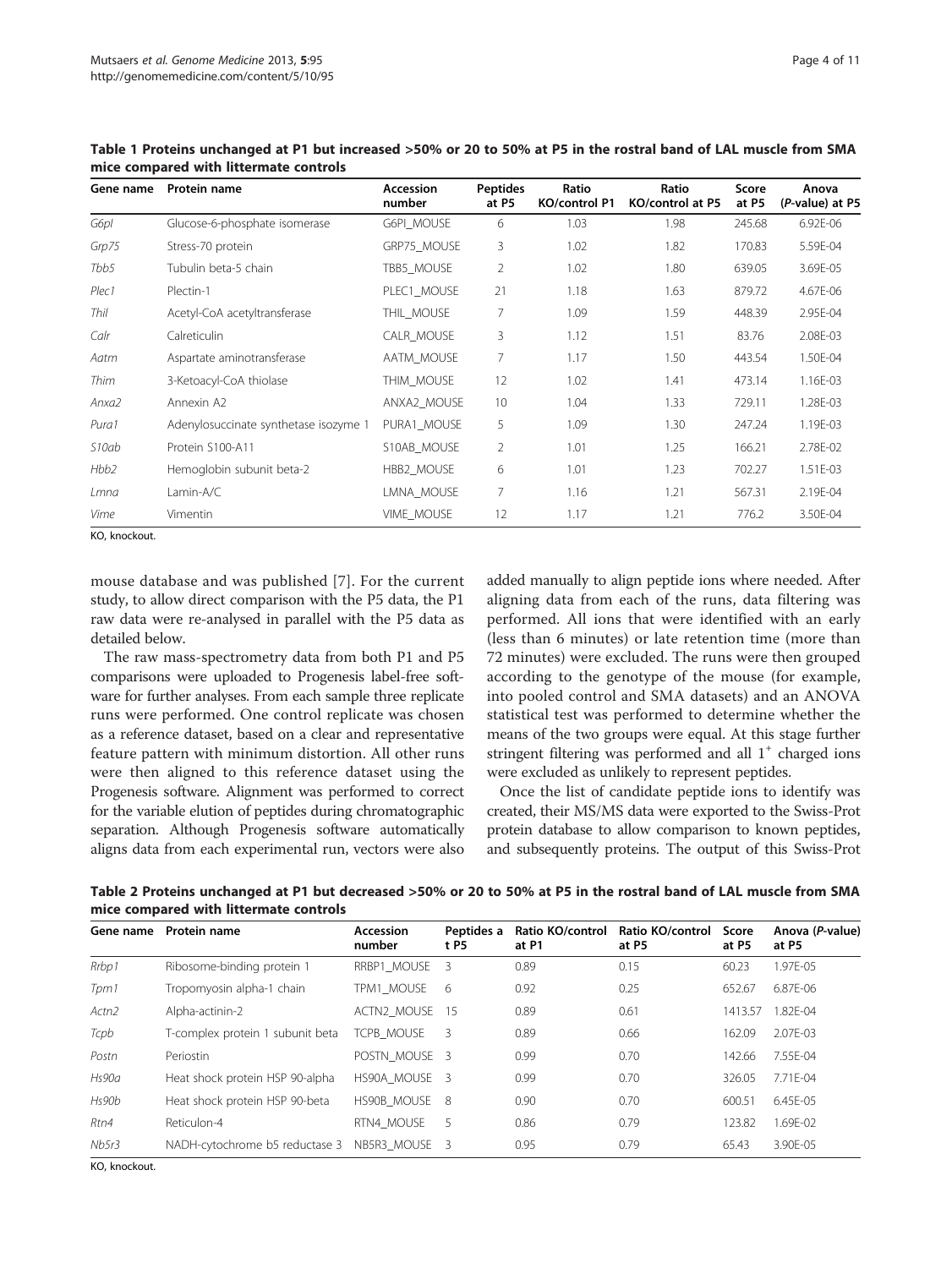analysis was then re-imported to Progenesis software in order to allow further filtering by excluding peptides that were not associated with more than one protein (conflict resolving). Also, peptides that were improperly cleaved by trypsin were excluded (for example, any peptide that had a lysine or arginine mid-sequence, or any peptides not ending with a lysine or arginine). This led to the identification of 540 proteins in the P5 dataset (Figure 1A, left column). A filtering protocol was then applied for subsequent stringent positive identification of proteins, with only those proteins identified by two or more unique peptides taken forward for further analysis. Proteins that were either up- or down-regulated >20% in SMA muscle compared to controls were considered to have an altered expression profile (Figure 1A, middle column).

To be considered as a putative biomarker, we wanted to identify proteins whose expression levels were unchanged in SMA muscle at P1 (pre/early-symptomatic), but were

significantly changed at P5 (late-symptomatic). We therefore took the list of all proteins with modified expression in SMA mice at P5 compared to controls, and searched for expression data for the same proteins in the P1 comparison dataset. Any proteins found to have altered expression at both P5 and P1 were considered to be unsuitable as a biomarker and were therefore removed from the candidate list (Figure 1A, right column). This filtering of data resulted in the identification of 14 candidate biomarker proteins that were up-regulated in 'severe' SMA mouse muscle at P5 but not at P1 (Table [1](#page-3-0), Figure 1B) and 9 proteins that were down-regulated in 'severe' SMA mouse muscle at P5 but not at P1 (Table [2,](#page-3-0) Figure 1C).

## Validation of putative protein biomarkers in the 'Taiwanese' mouse model of SMA

In order to validate the list of candidate biomarkers generated by our proteomics analysis of skeletal muscle from

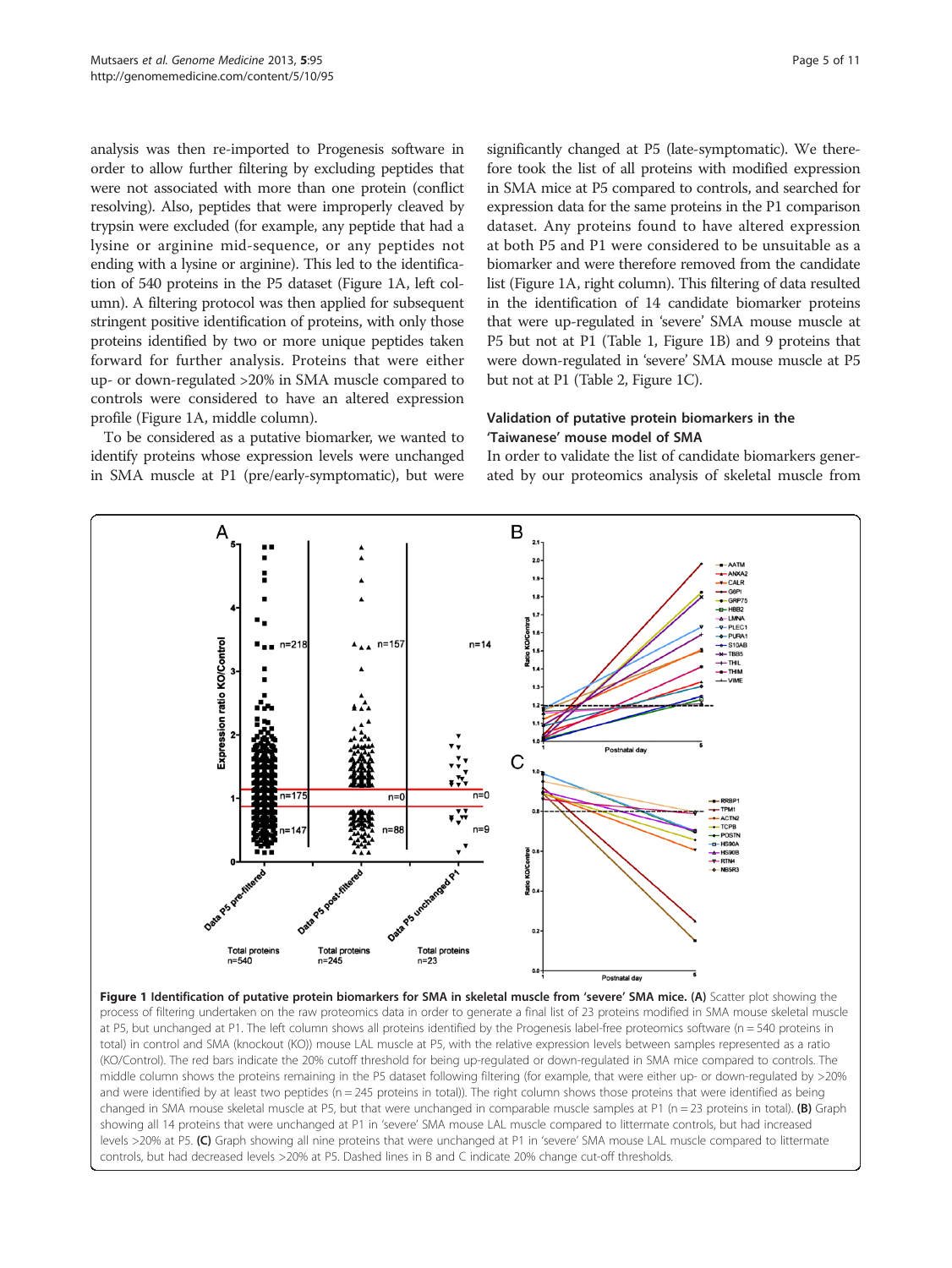'severe' SMA mice, we wanted to determine whether similar changes in protein levels could be detected in a different skeletal muscle from a genetically unique mouse model of SMA using quantitative fluorescent western blotting. We chose three proteins to validate, based on the magnitude of their expression change and the availability of suitable antibodies for western blotting: Stress-protein 70 (GRP75/Mortalin) and Calreticulin were 1.8- and 1.5-fold up-regulated, respectively, in our proteomic dataset whereas T-complex protein 1 subunit beta (TCP1) was down-regulated by 1.5-fold. We measured levels of these three proteins in the gastrocnemius muscle (from the hind limb) of 'Taiwanese' SMA mice and littermate controls [\[7,](#page-9-0)[26](#page-10-0)].

Levels of TCP1, GRP75/Mortalin and Calreticulin were measured in the gastrocnemius muscle of 'Taiwanese' SMA mice and littermate controls at a mid/late-symptomatic time-point (P9; Figure 2A). Levels of TCP1 were unchanged in the SMA mice compared to controls (Figure 2B), thereby failing to validate the original proteomics data in a different model of SMA. However, in contrast, levels of both GRP75/Mortalin and Calreticulin were significantly increased in the 'Taiwanese' SMA mouse muscle, showing that the changes in these proteins were conserved between 'severe' and 'Taiwanese' SMA mice, as well as between the LAL and gastrocnemius muscles (Figure 2B,C).

Preliminary investigation of a small patient cohort suggests that levels of GRP75/Mortalin and Calreticulin are increased in human SMA patient muscle biopsies Next, we wanted to establish whether the increased levels of GRP75/Mortalin and Calreticulin, observed to correlate with disease progression in SMA mouse models, were also measurable in skeletal muscle from human SMA patients. Therefore, we examined levels of GRP75/Mortalin and Calreticulin using quantitative fluorescent western blotting on human muscle biopsy samples obtained through EuroBioBank (see [Methods\)](#page-1-0). We obtained biopsies from the *quadratus femoris* from three type II/III SMA patients (aged between 3 and 25 years). All three patients had a genetic diagnosis of SMA confirmed by a homozygous deletion of the SMN1 gene. Three roughly age-matched control samples were also obtained, genetically confirmed to have no mutations in the SMN1 gene.

Both GRP75/Mortalin and Calreticulin could be readily identified and levels measured using quantitative fluorescent western blotting. Both GRP75/Mortalin and Calreticulin showed a trend towards increased levels in the small cohort of SMA patients compared to controls (Figure [3](#page-6-0)). GRP75/Mortalin levels increased on average by 50% compared to controls, although the considerable variability between individuals and low sample size meant that this difference did not reach statistical significance (Figure [3B](#page-6-0)). Calreticulin levels were significantly increased in the SMA

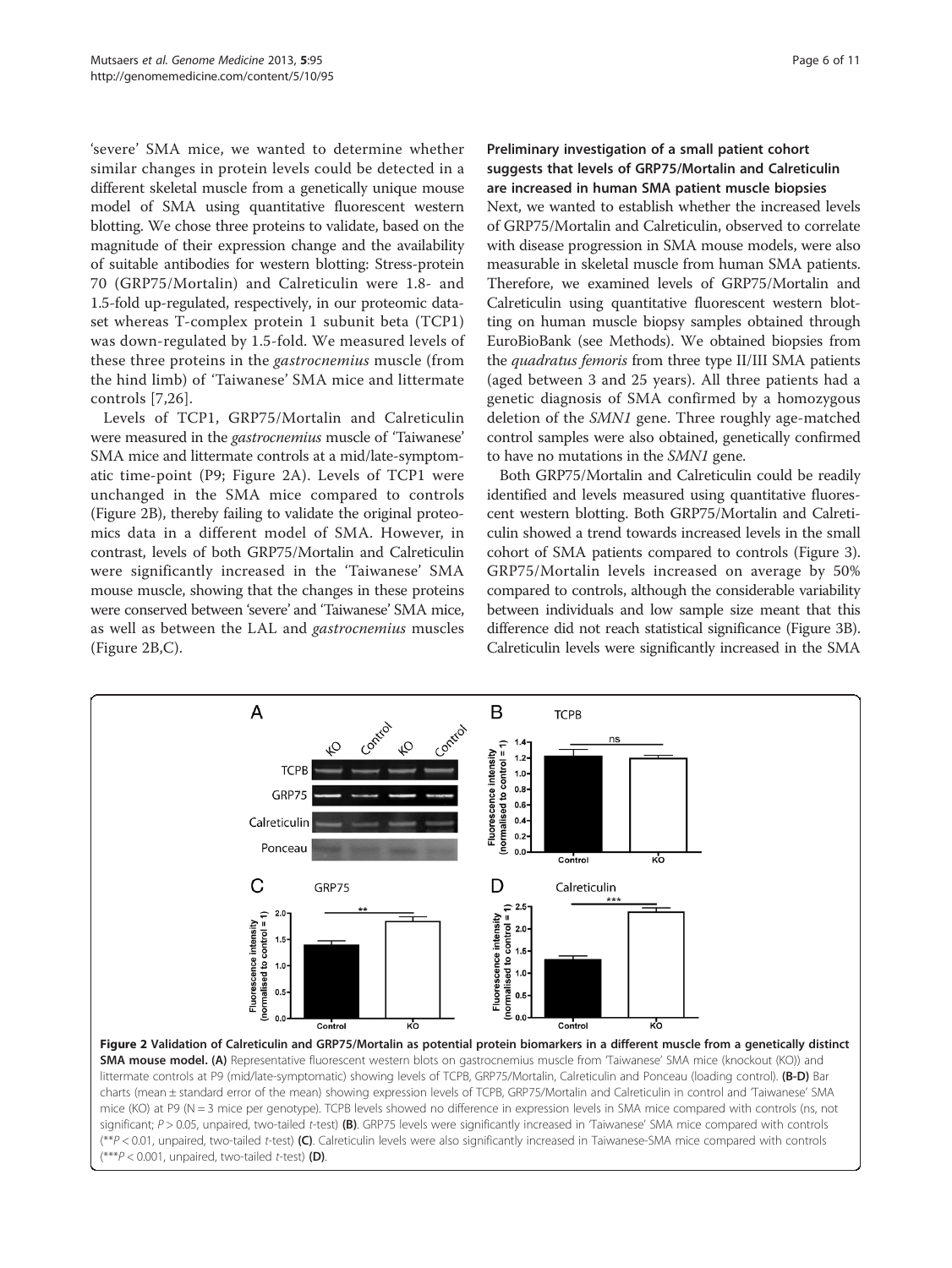<span id="page-6-0"></span>

patient biopsies, on average by 50% compared to controls (Figure 3C); however, there was still considerable variability between individuals. Whilst these experiments only represent an initial attempt to measure GRP75/Mortalin and Calreticulin levels in human patient muscle biopsies, and are limited by the very small sample size, our preliminary investigations suggest that both Calreticulin and GRP75/ Mortalin may represent accessible protein biomarkers in skeletal muscle conserved between mouse models and human patients.

## Altered levels of GRP75/Mortalin and Calreticulin can be detected in skin biopsies from SMA mice

Our analyses of GRP75/Mortalin and Calreticulin levels in skeletal muscle from SMA mouse models (supported by preliminary investigations of human patient tissue) suggested that these two proteins may represent robust protein biomarkers for SMA. However, obtaining muscle biopsies from human patients is an invasive procedure that is not ideal for repeated analyses of protein levels during a clinical trial, especially in small children. As a result, the availability of biomarker proteins in more peripherally accessible tissue (such as skin and/or blood)

would make it much easier to obtain quick, repeated tissue samples for monitoring purposes. Therefore, we next asked whether GRP75/Mortalin and Calreticulin protein could be reliably identified and measured in skin and blood. Analysis of expression datasets [\[34\]](#page-10-0) confirmed that both GRP75/ Mortalin and Calreticulin are known to be expressed in skin and whole blood. To establish whether these proteins were detectable in skin and blood samples from our mouse models we performed standard quantitative fluorescent western blotting for both of these proteins on samples taken from 'Taiwanese' SMA mice and littermate controls at P9. Neither GRP75/Mortalin nor Calreticulin could be reliably detected in whole blood (data not shown). However, both proteins were robustly expressed in skin samples, with their levels being significantly increased in SMA mice compared to controls (Figure [4\)](#page-7-0). Thus, both GRP75/Mortalin and Calreticulin were readily identifiable in skin biopsies, with the alterations in their levels in skin closely matching alterations previously observed in skeletal muscle (Figure [4B](#page-7-0),D).

Finally, we wanted to establish whether GRP75/Mortalin and Calreticulin levels in skin matched the temporal profile we originally identified in our muscle proteomics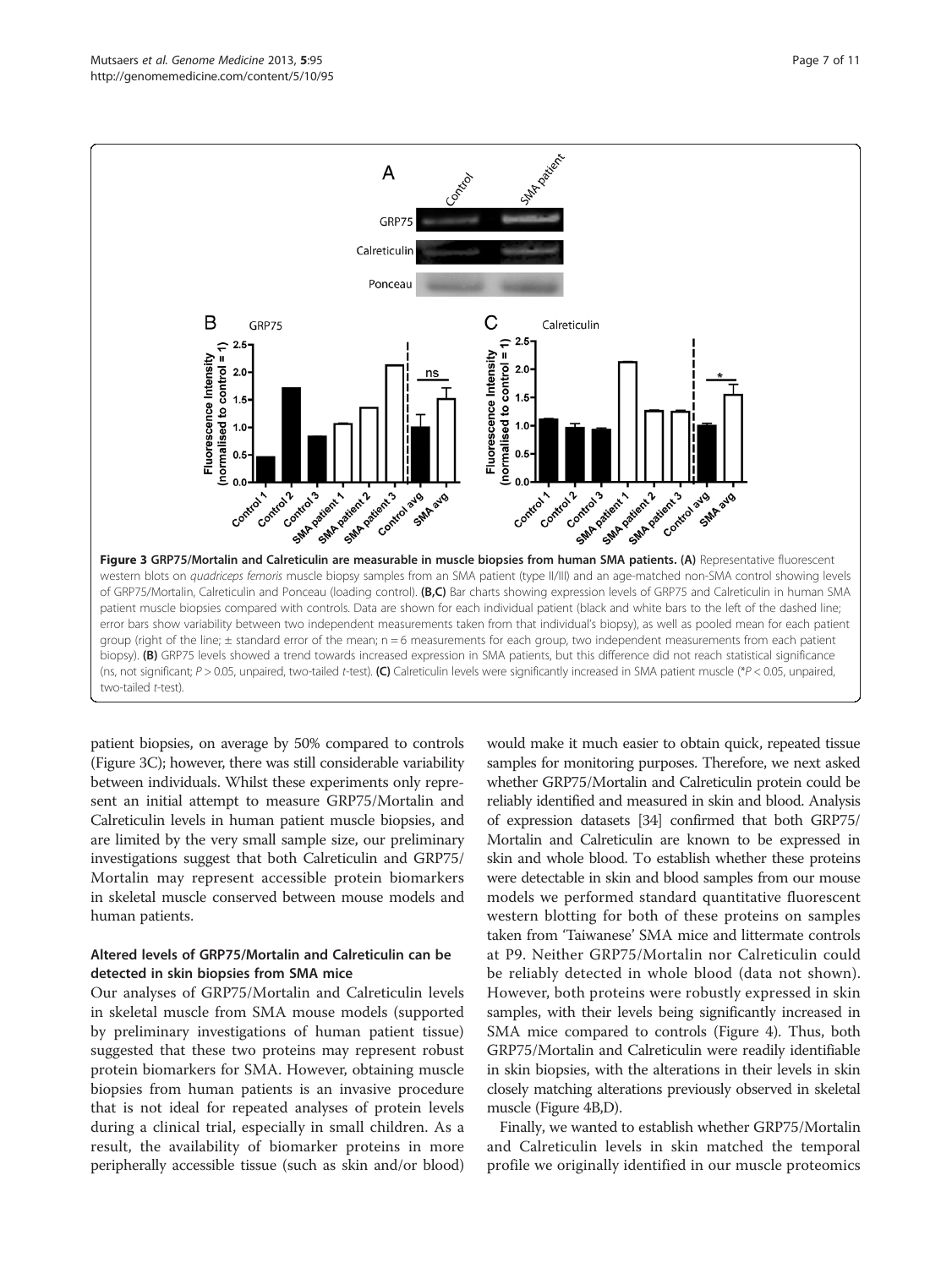<span id="page-7-0"></span>

experiments. Therefore, we collected skin samples from 'Taiwanese' SMA mice and littermate controls at four different time-points: P1 and P5 (pre-symptomatic), P7 (early-symptomatic), and P9 (mid/late-symptomatic). Temporal changes in the levels of GRP75/Mortalin and Calreticulin showed similar trends in SMA mouse skin,

with no differences observed at pre/early-symptomatic time-points, but robust increases evident after onset of symptoms at P6 (Figure 4C,E). Thus, the temporal expression of GRP75/Mortalin and Calreticulin revealed a very similar profile in skin to that previously observed in skeletal muscle. Once again, the robust increases in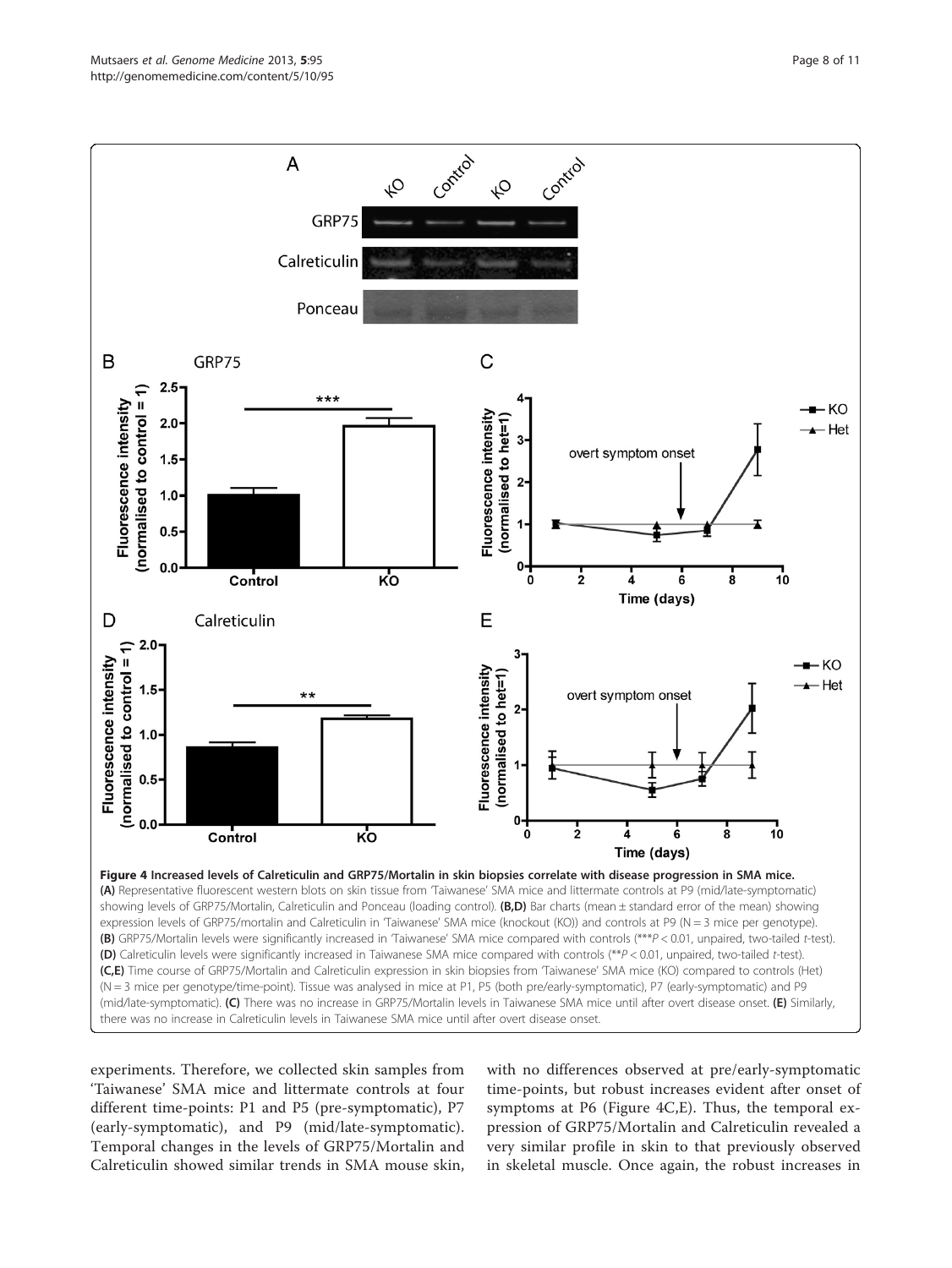expression correlated with disease progression, confirming that GRP75/Mortalin and Calreticulin represent peripherally accessible protein biomarkers capable of reporting on disease status in SMA.

## **Discussion**

In this study we used label-free proteomic technology to identify two proteins with the potential to act as molecular biomarkers for SMA. The combination of proteomics technology with an established mouse model of SMA (where it is possible to accurately identify and isolate tissue from animals at different stages of disease) revealed that increased levels of GRP75/Mortalin and Calreticulin in skeletal muscle correlated with disease progression. Importantly, these protein biomarkers were also accessible in skin samples from SMA mice, suggesting that they can also be monitored in a peripherally accessible tissue during clinical trials. A preliminary study on a small sample of patient muscle biopsies suggested that GRP75/Mortalin and Calreticulin were detectable and measurable in human tissue, including biopsies from SMA patients.

The use of label-free proteomics in this study provides further evidence that proteomics technologies represent a powerful tool for biomarker discovery [[20](#page-9-0)]. Indeed, proteomics technology has previously been used to screen for potential biomarkers in human SMA patients [\[19,21](#page-9-0)]. Previous studies combining proteomics with animal models of SMA have mainly utilized the technology to uncover molecular pathways disrupted downstream of SMN [[7,](#page-9-0)[30](#page-10-0),[35,36](#page-10-0)], but the current study demonstrates that similar approaches can be used to identify potential protein biomarkers for future use in the human clinical context. In addition, our ability to identify protein biomarkers conserved between different mouse models of SMA and human SMA patients suggests that common biomarkers can be utilized in both pre-clinical testing of new treatments in animal models as well as in human clinical trials. It should be noted that our proteomics study identified approximately 500 muscle proteins, which is predicted to represent only a fraction of the total muscle proteome. Thus, there are likely to be other proteins in SMA skeletal muscle yet to be identified that have the potential to act as novel biomarkers for the disease alongside GRP75/Mortalin and Calreticulin.

Calreticulin is a multifunctional protein that has previously been identified as a potential biomarker for other diseases. For example, serum levels of Calreticulin have been shown to increase in patients with rheumatoid arthritis [[37\]](#page-10-0) and increased levels of Calreticulin have been reported in breast cancer [\[38,39\]](#page-10-0), gastric cancer [[40](#page-10-0)], and lung cancer [\[41](#page-10-0)]. Calreticulin has also been identified as a prognostic factor for neuroblastoma [\[42](#page-10-0)]. However, Calreticulin has not previously been linked to SMA, and whether it is actively involved in disease pathogenesis or

not remains unclear. Interestingly, Calreticulin has been implicated in regulating motor neuron pathology in a related motor neuron disease (amyotrophic lateral sclerosis; ALS) [\[43\]](#page-10-0), suggesting that, alongside its potential to act as a molecular biomarker for SMA, further investigations into its possible contribution to the pathogenesis of SMA are warranted.

GRP75/Mortalin is a member of the Hsp70 family of chaperones, with roles including the regulation of energy generation, stress responses, muscle activity, mitochondrial activity, and cellular viability [\[44-46](#page-10-0)]. As with Calreticulin, GRP75/Mortalin has previously been identified as a possible biomarker for cancer and cardiovascular diseases [[47](#page-10-0)] as well as being a potential prognostic factor for neuroblastoma [[48](#page-10-0)]. GRP75/Mortalin (also known as HSPA9) has also been implicated in the pathogenesis of other neurodegenerative conditions, including Parkinson's disease [\[49](#page-10-0)] and Alzheimer's disease [\[50\]](#page-10-0), suggesting that it, too, may be contributing directly to SMA pathogenesis. Nevertheless, it is important to note that biomarkers do not need to actively contribute to disease pathogenesis in order to be effective. What is critical is that the levels of a biomarker must alter in a temporally traceable and predictable manner as an accurate measure of the molecular and physiological processes of disease progression. Both GRP75/Mortalin and Calreticulin appear to meet these criteria in SMA.

Our preliminary investigation of GRP75/Mortalin and Calreticulin levels in human skeletal muscle suggests that these proteins may represent viable biomarkers in human SMA patients. However, it represents only an initial demonstration of the ability to detect and measure these proteins in human tissue, and was hampered by a lack of detailed information from the biobank regarding the actual stage of disease progression for each patient at the time of muscle biopsy, as well as the small sample size. As a result, further, large-scale studies on patient cohorts will now be required to validate GRP75/Mortalin and Calreticulin as robust protein biomarkers for SMA in humans. The demonstration in mouse models that increased levels of these proteins correlated with increasing disease severity suggests that such a study is now warranted. Moreover, the finding that these proteins can be tracked in skin samples suggests that the use of skin biopsies might be of more practical use for these studies, reducing the need for repeated invasive muscle biopsies.

## Conclusions

We conclude that label-free proteomics technology provides a powerful platform for biomarker identification in SMA. Combining label-free proteomics with established mouse models of SMA led to the identification of Calreticulin and GRP75/Mortalin as protein biomarkers capable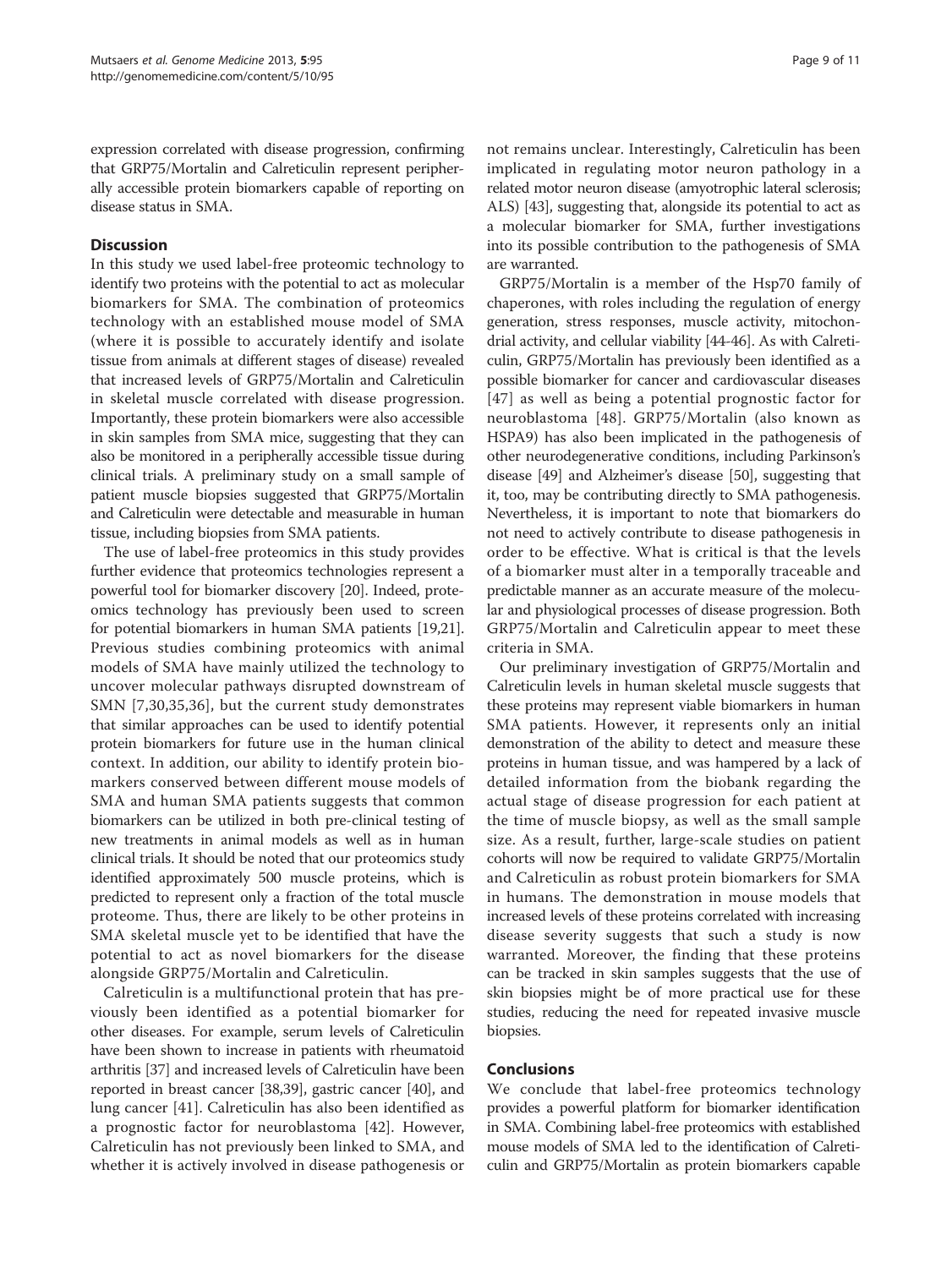<span id="page-9-0"></span>of reporting on disease progression in tissue samples of muscle and skin. When used alongside the genetic SMN status of SMA patients, these biomarkers should provide an additional means through which the disease can be monitored and tracked. Further work is now warranted to validate these protein biomarkers in cohorts of SMA patients.

## Additional files

[Additional file 1: Table S1.](http://www.biomedcentral.com/content/supplementary/gm498-S1.xls) Protein abundance output from Progenesis analysis software for all identified proteins from P5 SMA versus control animals.

[Additional file 2: Table S2.](http://www.biomedcentral.com/content/supplementary/gm498-S2.pdf) Peptide abundance (feature) output from Progenesis analysis software for proteins from P5 SMA versus control animals.

#### Abbreviations

LAL: Levator auris longus; LC: Liquid chromatography; MS/MS: Tandem mass spectrometry; P: Postnatal day; SMA: Spinal muscular atrophy; SMN: Survival motor neuron.

#### Competing interests

The authors declare that they have no competing interests.

#### Authors' contributions

CAM, TMW and THG designed the study; CAM DJL, GH, TMW and THG performed experiments and analysed data; CAM, TMW and THG wrote the manuscript; all authors read and approved the final manuscript.

#### Acknowledgements

We would like to thank Dominic Kurian and Andy Gill of the Roslin Institute proteomic facility for assistance with Mascot, and PRIDE Team for assisting with depositing proteomics data to ProteomeXchange. This work was supported by grants from the SMA Trust and the Muscular Dystrophy Campaign. We thank Fondazione IRCCS Istituto Neurologico 'C Besta' in Milan and Fondazione Ospediale Maggiore Polclinico Mangiagalli en Regina Elena, IRCCS in Milan for providing the human biopsy samples. Both biobanks are partners of the EuroBioBank Network established in 2001 thanks to EC funding (01/2003-03/2006; see [www.eurobiobank.org\)](http://www.eurobiobank.org). TMW is currently a Career Track Fellow within the Roslin Institute.

#### Author details

<sup>1</sup> Euan MacDonald Centre for Motor Neurone Disease Research, University of Edinburgh, Edinburgh, EH8 9XD, UK. <sup>2</sup>Centre for Integrative Physiology, University of Edinburgh, Hugh Robson Building, George Square, Edinburgh EH8 9XD, UK. <sup>3</sup>'FingerPrints' Proteomics Facility, College of Life Sciences, University of Dundee, Dundee, DD1 5EH, UK. <sup>4</sup>Division of Neurobiology, The Roslin Institute and Royal (Dick) School of Veterinary Studies, University of Edinburgh, Edinburgh, EH25 9RG, UK.

#### Received: 21 May 2013 Accepted: 9 October 2013 Published: 18 October 2013

#### References

- 1. Lefebvre S, Burglen L, Reboullet S, Clermont O, Burlet P, Viollet L, Benichou B, Cruaud C, Millasseau P, Zeviani M, et al: Identification and characterization of a spinal muscular atrophy-determining gene. Cell 1995, 80:155–165.
- 2. Burghes AH, Beattie CE: Spinal muscular atrophy: why do low levels of survival motor neuron protein make motor neurons sick? Nat Rev Neurosci 2009, 10:597–609.
- Lorson CL, Rindt H, Shababi M: Spinal muscular atrophy: mechanisms and therapeutic strategies. Hum Mol Genet 2010, 19:R111–R118.
- 4. Hamilton G, Gillingwater TH: Spinal muscular atrophy: going beyond the motor neuron. Trends Mol Med 2013, 19:40–50.
- Murray LM, Comley LH, Thomson D, Parkinson N, Talbot K, Gillingwater TH: Selective vulnerability of motor neurons and dissociation of pre- and post-synaptic pathology at the neuromuscular junction in mouse models of spinal muscular atrophy. Hum Mol Genet 2008, 17:949–962.
- 6. Lunn MR, Wang CH: Spinal muscular atrophy. Lancet 2008, 371:2120–2133.
- 7. Mutsaers CA, Wishart TM, Lamont DJ, Riessland M, Schreml J, Comley LH, Murray LM, Parson SH, Lochmuller H, Wirth B, Talbot K, Gillingwater TH: Reversible molecular pathology of skeletal muscle in spinal muscular atrophy. Hum Mol Genet 2011, 20:4334–4344.
- 8. Ling KK, Gibbs RM, Feng Z, Ko CP: Severe neuromuscular denervation of clinically relevant muscles in a mouse model of spinal muscular atrophy. Hum Mol Genet 2012, 21:185–195.
- 9. Swoboda KJ, Prior TW, Scott CB, McNaught TP, Wride MC, Reyna SP, Bromberg MB: Natural history of denervation in SMA: relation to age, SMN2 copy number, and function. Ann Neurol 2005, 57:704–712.
- 10. Oprea GE, Krober S, McWhorter ML, Rossoll W, Muller S, Krawczak M, Bassell GJ, Beattie CE, Wirth B: Plastin 3 is a protective modifier of autosomal recessive spinal muscular atrophy. Science 2008, 320:524–527.
- 11. Foust KD, Wang X, McGovern VL, Braun L, Bevan AK, Haidet AM, Le TT, Morales PR, Rich MM, Burghes AH, Kaspar BK: Rescue of the spinal muscular atrophy phenotype in a mouse model by early postnatal delivery of SMN. Nat Biotechnol 2010, 28:271–274.
- 12. Valori CF, Ning K, Wyles M, Mead RJ, Grierson AJ, Shaw PJ, Azzouz M: Systemic delivery of scAAV9 expressing SMN prolongs survival in a model of spinal muscular atrophy. Sci Transl Med 2010, 2:35ra42.
- 13. Bevan AK, Hutchinson KR, Foust KD, Braun L, McGovern VL, Schmelzer L, Ward JG, Petruska JC, Lucchesi PA, Burghes AH, Kaspar BK: Early heart failure in the SMNDelta7 model of spinal muscular atrophy and correction by postnatal scAAV9-SMN delivery. Hum Mol Genet 2010, 19:3895–3905.
- 14. Dominguez E, Marais T, Chatauret N, Benkhelifa-Ziyyat S, Duque S, Ravassard P, Carcenac R, Astord S, Pereira de Moura A, Voit T, Barkats M: Intravenous scAAV9 delivery of a codon-optimized SMN1 sequence rescues SMA mice. Hum Mol Genet 2011, 20:681–693.
- 15. Oskoui M, Kaufmann P: Spinal muscular atrophy. Neurotherapeutics 2008, 5:499–506.
- 16. Brichta L, Hofmann Y, Hahnen E, Siebzehnrubl FA, Raschke H, Blumcke I, Eyupoglu IY, Wirth B: Valproic acid increases the SMN2 protein level: a well-known drug as a potential therapy for spinal muscular atrophy. Hum Mol Genet 2003, 12:2481–2489.
- 17. Thurmond J, Butchbach ME, Palomo M, Pease B, Rao M, Bedell L, Keyvan M, Pai G, Mishra R, Haraldsson M, Andresson T, Bragason G, Thosteinsdottir M, Bjornsson JM, Coovert DD, Burghes AH, Gurney ME, Singh J: Synthesis and biological evaluation of novel 2,4-diaminoquinazoline derivatives as SMN2 promoter activators for the potential treatment of spinal muscular atrophy. J Med Chem 2008, 51:449–469.
- 18. Swoboda KJ, Kissel JT, Crawford TO, Bromberg MB, Acsadi G, D'Anjou G, Krosschell KJ, Reyna SP, Schroth MK, Scott CB, Simard LR: Perspectives on clinical trials in spinal muscular atrophy. J Child Neurol 2007, 22:957–966.
- 19. Kobayashi DT, Shi J, Stephen L, Ballard KL, Dewey R, Mapes J, Chung B, McCarthy K, Swoboda KJ, Crawford TO, Li R, Plasterer T, Joyce C, Chung WK, Kaufmann P, Darras BT, Finkel RS, Sproule DM, Martens WB, McDermott MP, De Vivo DC, Walker MG, Chen KS: SMA-MAP: a plasma protein panel for spinal muscular atrophy. PLoS One 2013, 8:e60113.
- 20. Guest PC, Gottschalk MG, Bahn S: Proteomics: improving biomarker translation to modern medicine? Genome Med 2013, 5:17
- 21. Finkel RS, Crawford TO, Swoboda KJ, Kaufmann P, Juhasz P, Li X, Guo Y, Li RH, Trachtenberg F, Forrest SJ, Kobayashi DT, Chen KS, Joyce CL, Plasterer T: Candidate proteins, metabolites and transcripts in the Biomarkers for Spinal Muscular Atrophy (BforSMA) clinical study. PLoS One 2012, 7:e35462.
- 22. El-Khodor BF, Cirillo K, Beltran JA, Mushlin R, Winberg ML, Charney R, Chomicova O, Marino T, Ramboz S: Prediction of death in the SMNDelta7 mouse model of spinal muscular atrophy: insight into disease stage and progression. J Neurosci Methods 2012, 209:259–268.
- 23. Crawford TO, Paushkin SV, Kobayashi DT, Forrest SJ, Joyce CL, Finkel RS, Kaufmann P, Swoboda KJ, Tiziano D, Lomastro R, Li RH, Trachtenberg FL, Plasterer T, Chen KS: Evaluation of SMN protein, transcript, and copy number in the biomarkers for spinal muscular atrophy (BforSMA) clinical study. PLoS One 2012, 7:e33572.